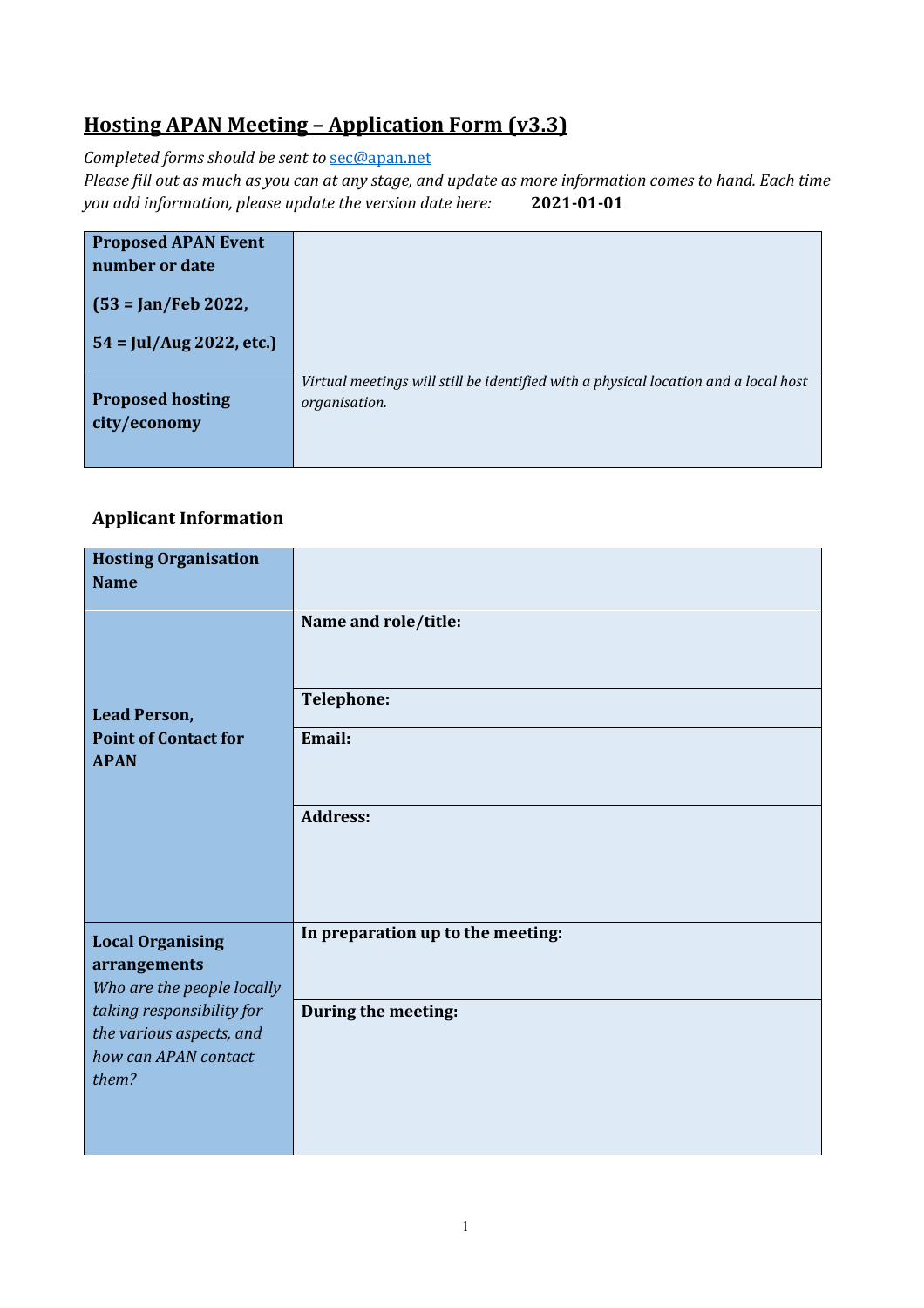#### **Access**

|                                                          | <b>Timeframes:</b>                             |
|----------------------------------------------------------|------------------------------------------------|
| <b>Support for visa</b>                                  |                                                |
| applications                                             |                                                |
| (physical meetings)                                      | Visa-exemptions, visa-on-arrival, visa-limits: |
| What type of visa can be                                 |                                                |
| used for international<br>visitors, how long does it     |                                                |
| typically take, which                                    |                                                |
| economies may have extra<br>difficulties, etc.           | <b>Visa application process:</b>               |
|                                                          |                                                |
|                                                          |                                                |
| <b>Assistance with letters</b>                           |                                                |
| of support/invitation                                    |                                                |
| Can you or somebody                                      |                                                |
| appropriate write letters                                |                                                |
| for potential participants<br>(e.g. for funding, travel, |                                                |
| visa approvals). What is                                 |                                                |
| the process?                                             |                                                |
|                                                          |                                                |

# **Venue Information (for physical meetings)**

| <b>Specific location</b>  |                         |
|---------------------------|-------------------------|
| <b>Courier address</b>    |                         |
| <b>Type of facility</b>   |                         |
| (university, hotel, etc.) |                         |
| <b>Facilities</b>         | <b>Internet access:</b> |
|                           | <b>NREN</b> access:     |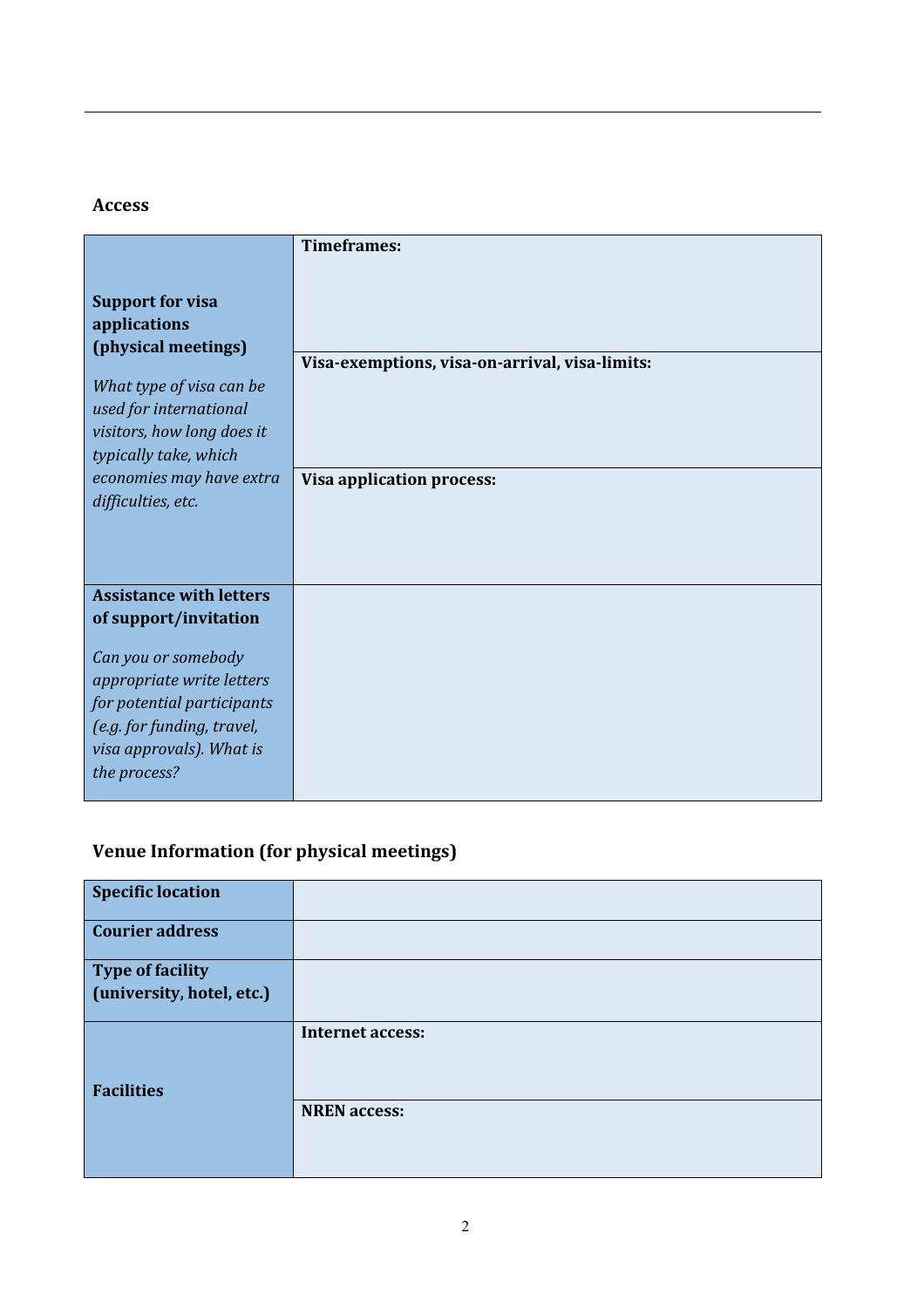|                                                   | Wi-Fi coverage:                                      |
|---------------------------------------------------|------------------------------------------------------|
|                                                   | Video and teleconference equipment:                  |
|                                                   |                                                      |
|                                                   | Number, type and size of                             |
|                                                   | plenary/meeting/committee/secretariat rooms:         |
|                                                   |                                                      |
|                                                   | Space for (sponsor) booths, posters, demonstrations: |
|                                                   | <b>Catering on-site:</b>                             |
| Safety, security                                  |                                                      |
| Climate/Weather<br>expected during the<br>meeting |                                                      |

## **Transportation (for physical meetings)**

| <b>Airport, connectivity</b> |  |
|------------------------------|--|
| internationally              |  |
|                              |  |
| Airport-to/from-             |  |
| accommodation                |  |
|                              |  |
| Venue-to/from-               |  |
| accommodation                |  |
|                              |  |

## **Proposed Schedule**

| <b>Meeting Dates</b> |  |
|----------------------|--|
| $\int$ (Sun-Fri?)    |  |
|                      |  |